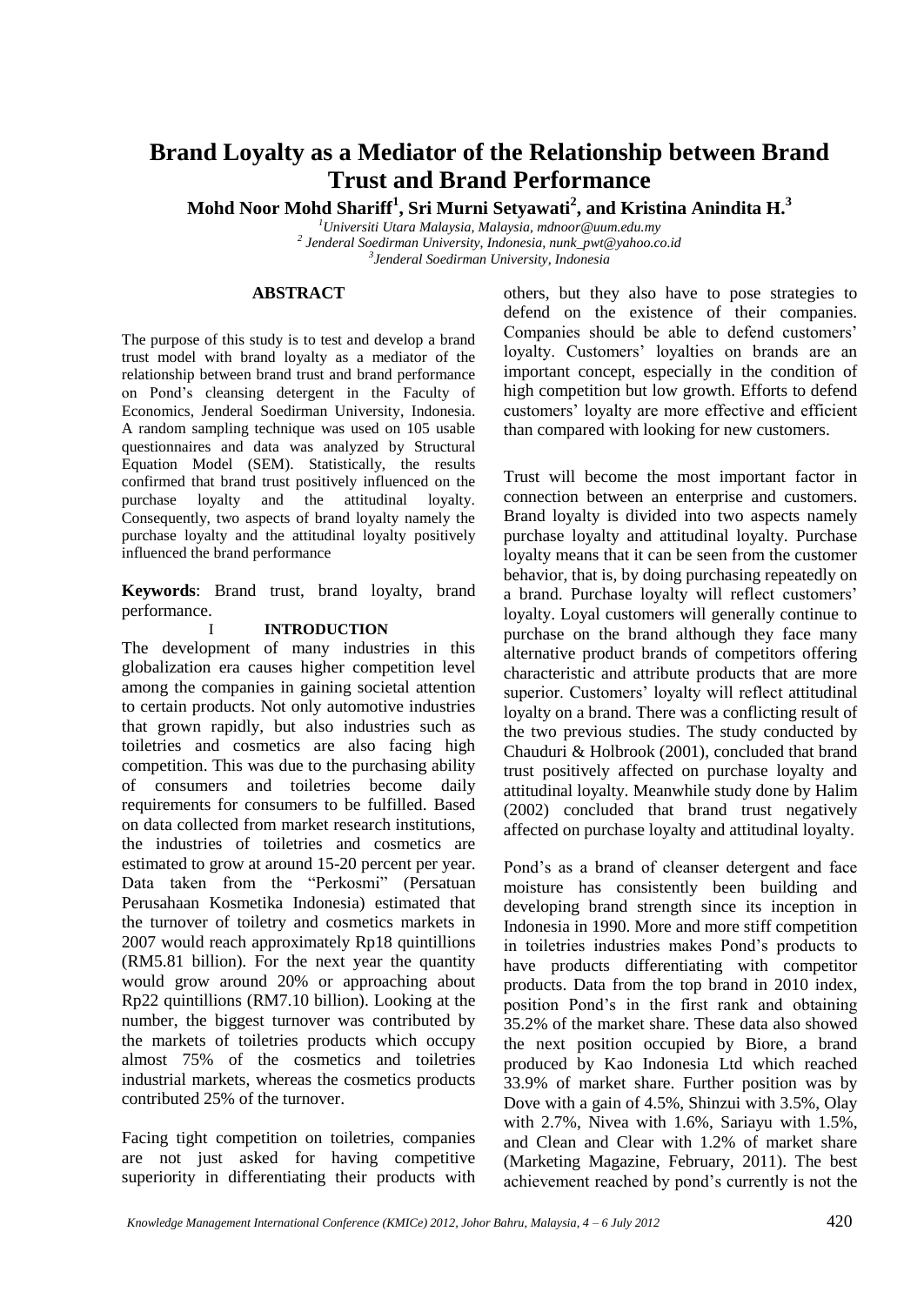only last step going to be the top of the brand competition because the competition wheel will continuously rotate and new strategies will continuously appear.

## II **LITERATURE REVIEW**

Brand is a specific trait that differentiates a product of a company with the competitors. Brand will be an asset owned by the company that is very valuable. It will be very important when the competition becoming more intense. Therefore, a brand must be always managed, developed, and enhanced its quality continuously so that it can give competitive benefit than can be sustainable. Trust has been known as an important factor in influencing customers' loyalty. Sheth & Parvatiyar in Matzler (2008) stated that the concept of brand trust was based on an idea of a brand a consumer connected as an alternative between the company and its customers. Brand trust or trust to a brand is one of the strong factors affecting customers' loyalty.

Trust becomes the most important factor connecting between a company and its customers and the connection between a brand and its customers. The definitions of brand trust according to Chauduri & Holbrook (2001) as *"*The willingness of the average consumer to rely on the ability of the brand to perform its stated function*".*  Lau & Lee (1999) stated that brand trust was a customers' availability or willingness in facing risk related to purchase a brand and would give positive result and be beneficial. Three factors in influencing trust on brand according to Lau & Lee (1999) are brand itself, brand-making company, and consumer. These three factors relate to three entities comprising connection of a brand with consumer.

Satisfied consumers to a product or a brand will lead them to repurchase it again. Continuous repurchases of similar product or brand will show consumer's loyalty to the brand. The consumer's loyalty that has been formed will shape the attitude and loyalty to the consumer. The most important thing of the consumer's loyalty is trust, availability to act, without counting costs and benefits gained from the commitment, repurchase and proportion in conducting the repurchase. Hsin Kuang Chi (2009) stated that purchase loyalty was the consumer behavior to do repurchase. It will be influenced by consumer trust, consumer commitment, and repurchase.

The consumer attitude is a crucial factor that will affect on the consumer decision. The attitude concept is very relevant to the trust or belief and behavior concept. Sumarwan (2004, pg. 135) mentioned that the consumer attitude frequently illustrated from the connection among trust, attitude, and behavior. These were also relevant to the product attribute concept. The product attribute is a characteristic of a product. The consumer usually has a trust to attribute of a product.

Sumarwan (2004, pg. 136) defined attitudes as "an expression of inner feelings that reflect whether a person is favorably or unfavorably way with respect to a given object". Based on some definitions above, it can be concluded that attitudes are expression of consumer feeling about an object whether like or dislike, and they can also illustrate consumer trust on various attributes and advantages of the object (Sumarwan, 2004).

Brand performance is how the brand can give optimal benefit and really suit with the desire and expectation of customers (Sari, 2009). The benefit is the result of a combinations among product attribute, brand image, service quality and other factors either realistic or not. Brand performance is a reflection of success of a brand in the market. Chauduri & Holbrook (2001, pg81) stated that the result of optimal brand performance such as high market segment and relative price is the result of high customers' loyalty. High customers' loyalty was also determined by trust to brand and feeling emerged from it. They also said that there was a positive correlation between brand trust and brand performance through purchase loyalty and attitudinal loyalty. The measurement of brand performance used four indicators, namely word of mouth, relative price, repurchase and differentiation (Sheth, 2001). Another element of the brand measurement was brand reputation, where emphirical test showed positive effect on brand performance (Chauduri, 2002).

A study done by Arjun Chauduri & Holbrook (2001) found two aspects of the brand loyalty, that is, purchase loyalty and attitudinal loyalty as variables that effects brand trust and brand affect on brand performance. According to Chaudari & Holbrook (2001), brand trust and brand affect influenced positively on attitudinal loyalty or consumer behavior to brand. Brand trust will affect intensity of sustainable purchase and stimulate high attitudinal loyalty. Therefore, brand trust owns positive effect on purchase loyalty and attitudinal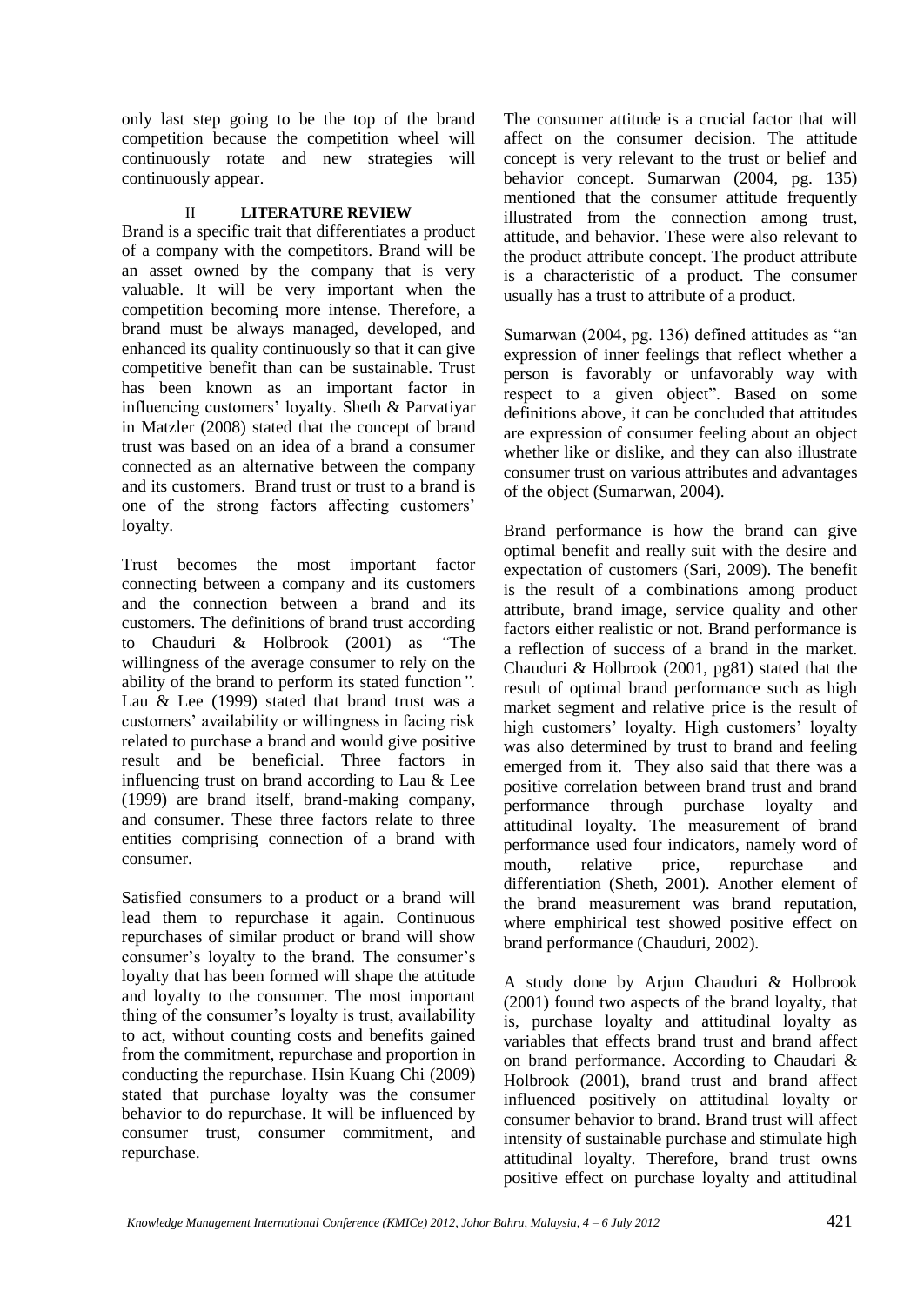loyalty. Chauduri and Holbrook (2001) also proved that brand loyalty comprised purchase loyalty and attitudinal loyalty and have positive effect on brand performance.

Contrary result of the study by Halim (2002) found otherwise. The study showed that brand trust had negative effect on purchase loyalty and attitudinal loyalty. Brand trust became less meaningful and influences on purchase loyalty and attitudinal loyalty. The result of research by Rizal (2002) also stated that purchase loyalty affects negatively on brand performance. The respondents assumed that attitudinal loyalty was more significant when compared with purchase loyalty in relation to brand performance. This also implies that the respondent behavior in consuming instant coffee, attitudinal loyalty becomes more important and they ignore purchase loyalty.

Therefore in this study the hypotheses are stated below:

H1: Brand trust positively affect on purchase loyalty.

H2: Brand trust positively affect on attitudinal loyalty.

H3: Purchase loyalty positively affect on brand performance.

H4: Attitudinal loyalty positively affect on brand performance.

## III **METHODOLOGY**

The populations in this research were undergraduate students of the Faculty of Economics from Jenderal Soedirman University at Purwokerto that used face cleansing detergent of Pond's products. A sample of 105 students were collected using a random sampling technique. The analysis used was Structural Equation Modeling (SEM).

## IV **ANALYSIS AND DISCUSSIONS**

The results of the confirmatory factor analysis carried out, showed construct reliability and the variance extracted as follows: The results of construct reliability for brand trust = 0.888, purchase loyalty =  $0.834$ , attitudinal loyalty = 0.901, and brand performance  $= 0.883$ . The construct reliability values for all constructs are greater than the table value of 0.70. So it can be concluded that all latent constructs used in this research are really reliable. Results of average variance extracted  $(AVE)$  are for brand trust = 0.615, purchase loyalty =  $0.627$ , attitudinal loyalty

 $= 0.647$ , and brand performance  $= 0.654$ . These AVE values are greater than the table value of 0.50, so it can be concluded that all latent construct used in this research are really reliable.

The evaluation of normality is done by using the criterion of critical ratio skewness value  $\pm$  2,58 at the significant level of 0.01. Data can be concluded to have a normal distribution if the critical ratio skewness value  $< 2.58$  as an absolute value (Ghozali, 2008, pg 226). All data used in this research have fulfilled the normality assumption either univariate or multivariate, for all CR values for skew and kurtosis are smaller than  $\pm$  2.58.

Using a basis that observations having z-score  $\geq$ 3.00, will be categorized as outliers. The research performed that data used were free from univariate outliers, because there is no variable having z score ≥3.00. Evaluation on multivariate outliers can be seen at the value of the mahalanobis distance for each variable can be calculated and can perform from a distance of a variable for means of all variables in a multidimensional space (Ferdinand, 2005). The criterion used is based on the chi-square value at the degree of freedom of 17 at the significant level <  $0.001$ . the  $X^2$ -mahalanobis distance  $(17; 0.001) = 40.79$ . This means that data of the mahalanobis distance > 40.79 are multivariate outliers. This research does not contain multivariate outliers.

Multilicolinearity occurs when the correlation value among construct independent > 0.9 (Hair et al., 2010). In this research, the correlation value among independent constructs is not more than 0.9. so the data in this research is properly used (Table 1). After analyzing the model through the confirmatory factor analysis, it can be seen that each indicator can explain the latent variables (Tables 2). The model which has been built based on SEM can be analyzed. The result of data analysis is shown in Figure 1.

**Table 1. Convergent Validity**

| таше 1. Сонуствене уапшлу |          |                                                     |                       |                                  |                                              |  |
|---------------------------|----------|-----------------------------------------------------|-----------------------|----------------------------------|----------------------------------------------|--|
|                           |          |                                                     | Convergent Validity   |                                  |                                              |  |
| Construct                 | Ite<br>m | <i>Internal</i><br>Reliability<br>Cronbach<br>alpha | Loadi<br>ng<br>factor | Comp<br>osite<br>Reliab<br>ility | Avera<br>ge<br>Varian<br>ce<br>Extrac<br>ted |  |
| <b>Brand</b>              |          | 0.888                                               |                       |                                  |                                              |  |
| Trust                     | X1       |                                                     | 0.821                 | 0.888                            | 0.615                                        |  |
|                           | X2       |                                                     | 0.759                 |                                  |                                              |  |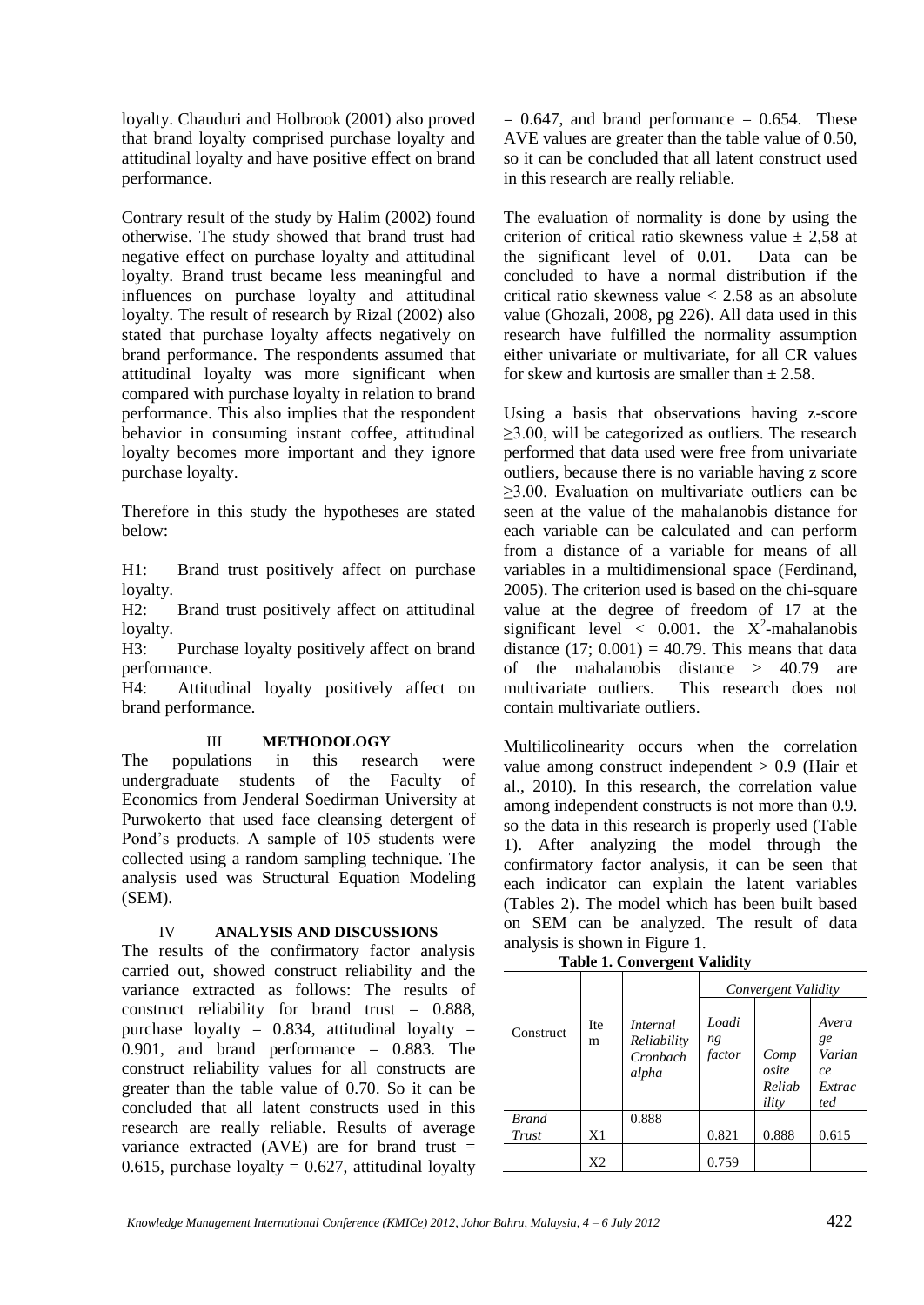|                                  | X3                                    |        |            |             | 0.835                  |  |                     |       |
|----------------------------------|---------------------------------------|--------|------------|-------------|------------------------|--|---------------------|-------|
|                                  | X <sub>4</sub>                        |        |            |             | 0.766                  |  |                     |       |
|                                  | X <sub>5</sub>                        |        |            |             | 0.734                  |  |                     |       |
| Purchase<br>Loyalty              | X6                                    | 0.824  |            |             | 0.730                  |  | 0.834               | 0.627 |
|                                  | X7                                    |        |            |             | 0.792                  |  |                     |       |
|                                  | X8                                    |        |            |             | 0.849                  |  |                     |       |
| <b>Attitudinal</b><br>Loyalty    | X9                                    | 0.901  |            |             | 0.798                  |  | 0.901               | 0.647 |
|                                  | X10                                   |        |            |             | 0.897                  |  |                     |       |
|                                  | X11                                   |        |            |             | 0.787                  |  |                     |       |
|                                  | X12                                   |        |            |             | 0.790                  |  |                     |       |
|                                  | X13                                   |        |            |             | 0.742                  |  |                     |       |
| <b>Brand</b><br>Performa         |                                       | 0.882  |            |             |                        |  |                     |       |
| nce                              | X14                                   |        |            |             | 0.778                  |  | 0.883               | 0.654 |
|                                  | X15                                   |        |            |             | 0.831                  |  |                     |       |
|                                  | X16                                   |        |            |             | 0.786                  |  |                     |       |
|                                  | X17                                   |        |            |             | 0.838                  |  |                     |       |
|                                  | <b>Table 2. Discriminant validity</b> |        |            |             |                        |  |                     |       |
|                                  |                                       | Attitu |            | <b>Bran</b> | <b>Brand</b><br>Perfor |  | Purchase<br>Loyalty |       |
|                                  | dinal                                 |        | d<br>Trust |             |                        |  |                     |       |
| Attitudin<br>al                  | Loyalty                               | 0.647  |            |             | mance                  |  |                     |       |
| Loyalty<br><b>Brand</b><br>Trust |                                       | 0.471  | 0.615      |             |                        |  |                     |       |
| <b>Brand</b><br>Performa<br>nce  |                                       | 0.612  | 0.566      |             | 0.654                  |  |                     |       |
| Purchase<br>Loyalty              |                                       | 0.612  | 0.604      |             | 0.604                  |  |                     | 0.627 |

Notes:Table shows mean values of variance extracted (AVE) for all constructs greater than the correlation value among square constructs. So, all constructs have good validity discriminant.

#### $\mathcal{A}^7$  0.83  $0.73$  .47 \*\*\*P < 0.01 Brand Trust Brand Perform ance Attitudi nal Loyalty Purcha se Loyalty . .  $\overline{ }$ r . .

#### **Figure 1. Factors influencing brand performance**

Tests of SEM is conducted by two kinds of tests namely model fitness test and causality significance test through regression coefficient tests as follows:

## A. **Test of Model Suitability-Goodness-of-fit Test**

The model must minimally comply the 5 criteria of goodness of fit, where the model can be stated as to be good (Hair et al., 2010; Ghozali, 2008). Tests were conducted on the suitability of the model perform whether it is suitable or fit to the data used in the research. This is seen from the model fitness index accepted in 5 criteria. The model fitness test can be seen in Table 3.

| Goodness<br>of fit<br><b>Index</b> | Cut of<br>Value         | <b>Analysis of</b><br><b>Result</b> | Model<br><b>Evaluation</b> |
|------------------------------------|-------------------------|-------------------------------------|----------------------------|
| $\overline{X^2}$ Chi-<br>Square    | Expected to<br>be small | 123.132                             |                            |
| Probability                        | $\geq 0.05$             | 0.285                               | Good                       |
| <b>CMIN/DF</b>                     | $\leq 3.00$             | 1.071                               | Good                       |
| <b>GFI</b>                         | $\geq 0.90$             | 0.884                               | Marginal                   |
| <b>AGFI</b>                        | $\geq 0.90$             | 0.846                               | Marginal                   |
| <b>TLI</b>                         | $\geq 0.95$             | 0.991                               | Good                       |
| <b>CFI</b>                         | $\geq 0.95$             | 0.993                               | Good                       |
| <b>RMSEA</b>                       | $\leq 0.08$             | 0.026                               | Good                       |

#### **Table 3. Goodness-of-Fit Brand Performance**

#### B. **Hypotheses Testing**

Hypothesis testing is carried out by calculating critical ratio (CR) and t table value or if  $CR > t$ table, then the hypothesis is accepted.

| Table 4. Regression coefficient values |  |
|----------------------------------------|--|
|----------------------------------------|--|

|                             |                  |                            | C.R.  | t-tabel      | P   | P   |
|-----------------------------|------------------|----------------------------|-------|--------------|-----|-----|
| Purchase<br>Loyalty         | <---             | <b>Brand</b><br>Trust      | 6.679 | 1.983        | *** | *** |
| Attitudinal<br>Loyalty      | $\leftarrow$ --  | <b>Brand</b><br>Trust      | 6.801 | 1.983        | *** | *** |
| <b>Brand</b><br>Performance | $\leftarrow$ --  | Attitudin<br>al<br>Loyalty | 4.294 | 1.983        | *** | *** |
| <b>Brand</b><br>Performance | $\leftarrow$ --- | Purchase<br>Loyalty        | 4.058 | 1.983<br>*** |     | *** |
|                             |                  |                            |       |              |     |     |